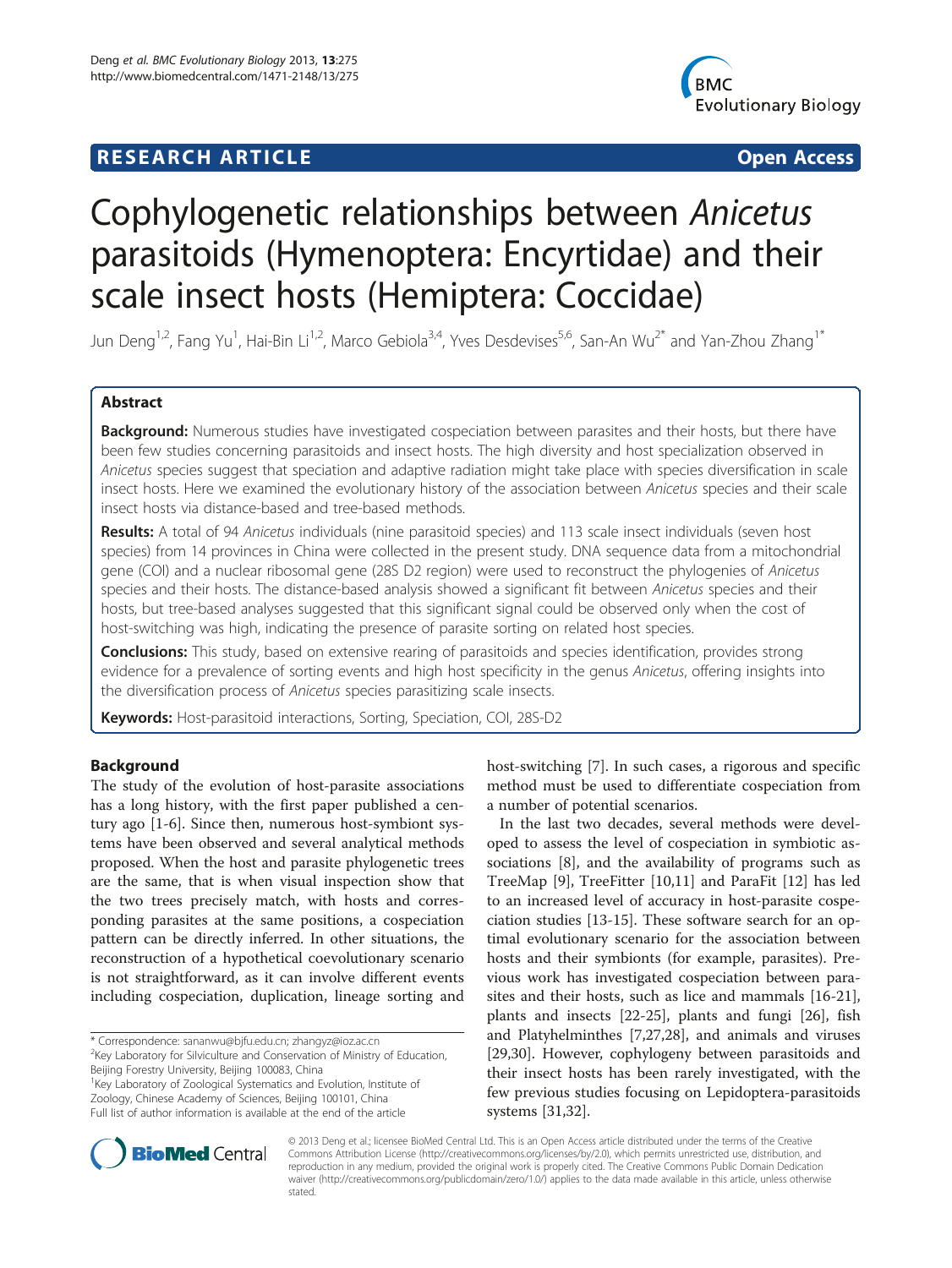Almost every plant-feeding insect species is attacked by at least one parasitoid species [\[33](#page-9-0)] and even without strict host specificity, there are at least as many (and possibly more) parasites than free-living species. Among Hymenopteran parasitoids, Encyrtidae (Hymenoptera: Chalcidoidea) is an economically important group of nearly 4000 species of natural enemies of Lepidoptera, scale insects and other insect orders [\[34\]](#page-9-0). The genus Anicetus Howard is well known for its important economic significance. Several Anicetus species, such as A. beneficus Ishii & Yasumatsu, are frequently used as biological control agents of wax and soft scales of the genus Ceroplastes Gray (Homoptera: Coccidae), which are significant pests of important agricultural crops [\[35-37](#page-9-0)]. However, due to their small size and frequent lack of distinct morphological characters, the accurate identification of wax scales and parasitoids is still a great challenge for taxonomists. The study of cophylogenetic patterns between species of Anicetus and Ceroplastes is therefore difficult, however, it is also crucial for a better understanding of speciation and diversification processes in this parasitoid genus. Two recent DNA barcoding studies of Anicetus and their wax scale hosts were used as a taxonomic reference for the present study [[38,39](#page-9-0)].

Several recent DNA-based studies strongly suggest that morphologically similar lineages traditionally considered as single species are instead genetically isolated, and in many cases host-specific [\[40](#page-9-0)-[43\]](#page-9-0). Koinobiont parasitic Hymenoptera, in particular, display an intricate physiological relationship with their hosts and consequently tend to have relatively narrow host ranges [\[44](#page-9-0)]. The degree of host specificity of Encyrtidae is variable. For example, Anagyrus sp. nov. nr. sinope and Leptomastix dactylopii Howard are two parasitoids of mealybug species; the former is highly host specific, whereas the latter displays a wider host range, having been recorded from more than 20 host species [[45\]](#page-9-0). Some Encyrtidae species such as Copidosoma floridanum (Ashmead) [[46](#page-9-0)] exclusively parasitize a given host family or subfamily, while other *Copidosoma* species have a wider host range and attack different families of Lepidoptera [[47](#page-9-0)]. High host specificity has been reported in Comperia merceti (Compere) [\[48](#page-9-0)], Gyranusoidea tebygi Noyes [[49,50\]](#page-9-0), and more recently in *Encyrtus sasakii* [\[51\]](#page-9-0). Zhang et al. [[38](#page-9-0)] recently showed that host specificity tends to be strict in the Anicetus group, where species are usually restricted to one host species. Furthermore, Anicetus species have a low mobility and individuals that leave the host die within a few hours or days, hence they are totally reliant upon their hosts for survival. This makes the genus Anicetus a good candidate for evolution via cospeciation with their insect hosts.

The nine *Anicetus* species used for this study exhibit narrow host ranges and only parasitize wax scales. A large number of Ceroplastes individuals were collected throughout China (see Materials and methods). The aims of this study were to reconstruct molecular phylogenies for wax scale insects and their Anicetus parasitoids, and to assess the degree of cospeciation in this host-parasitoid association in order to better understand the drivers of species diversification in this group of parasitoids.

## Results

## Phylogenetic analyses

The partition homogeneity test indicated that the COI and 28S datasets did not display any significant signal of heterogeneity ( $P = 0.35$  for host dataset and  $P = 0.66$  for parasitoids dataset). This test compared the summed lengths of most-parsimonious trees computed from each dataset (i.e. gene) to the lengths of trees generated from random partitions of the combined sequences of both genes [\[52](#page-9-0)], and calculated the probability of obtaining a random tree similar or shorter to the length of observed summed tree. The two datasets were then combined for subsequent phylogenetic analysis. In the host tree, Parasaissetia sp. was strongly supported as basal clade and Pulvinaria aurantii was sister group to the clade of all Ceroplastes species, which was strongly supported (Figure [1](#page-2-0)). For parasitoids, most Anicetus species were strongly supported except for two groups of A. benificus and A. rubensi individuals  $(PP = 0.58)$  (Figure [2](#page-3-0)). These two species are morphologically very similar, reflecting the taxonomic uncertainty at this level.

The parasite and host phylogenies built from consensus sequences were used to assess their phylogenetic congruence (Figure [3](#page-4-0)). These trees, using consensus sequences, were identical to previous phylogenies (Figure [1](#page-2-0), Figure [2](#page-3-0)). Furthermore, not all parasitoids from the same host clustered in the same clade, for example, A. dodonia Ferrière and A. aligarhensis Hayat, Alam & Agarval clustered together even though they use different hosts.

## Topology-based analyses: Treemap 3.0β and Jane 4

The tanglegram built from the phylogenetic trees and individual associations between Anicetus species and their scale insect hosts (Figure [3](#page-4-0)) suggested that the trees did not perfectly match. We then used Treemap 3.0β that generated 64 optimal solutions to reconcile the two trees with the lowest number of coevolutionary events considering their costs (Figure [4](#page-4-0)), none of which indicated significant congruence. We used different cost sets for each of these coevolutionary events to produce different results in Jane 4 (Table [1\)](#page-5-0). In both methods, each event is given a cost inversely related to the likelihood of that event [\[53\]](#page-9-0), and a global cost is computed by summing the costs of all events needed to fit the parasitoid tree onto the host tree (i.e. tree reconciliation). A significant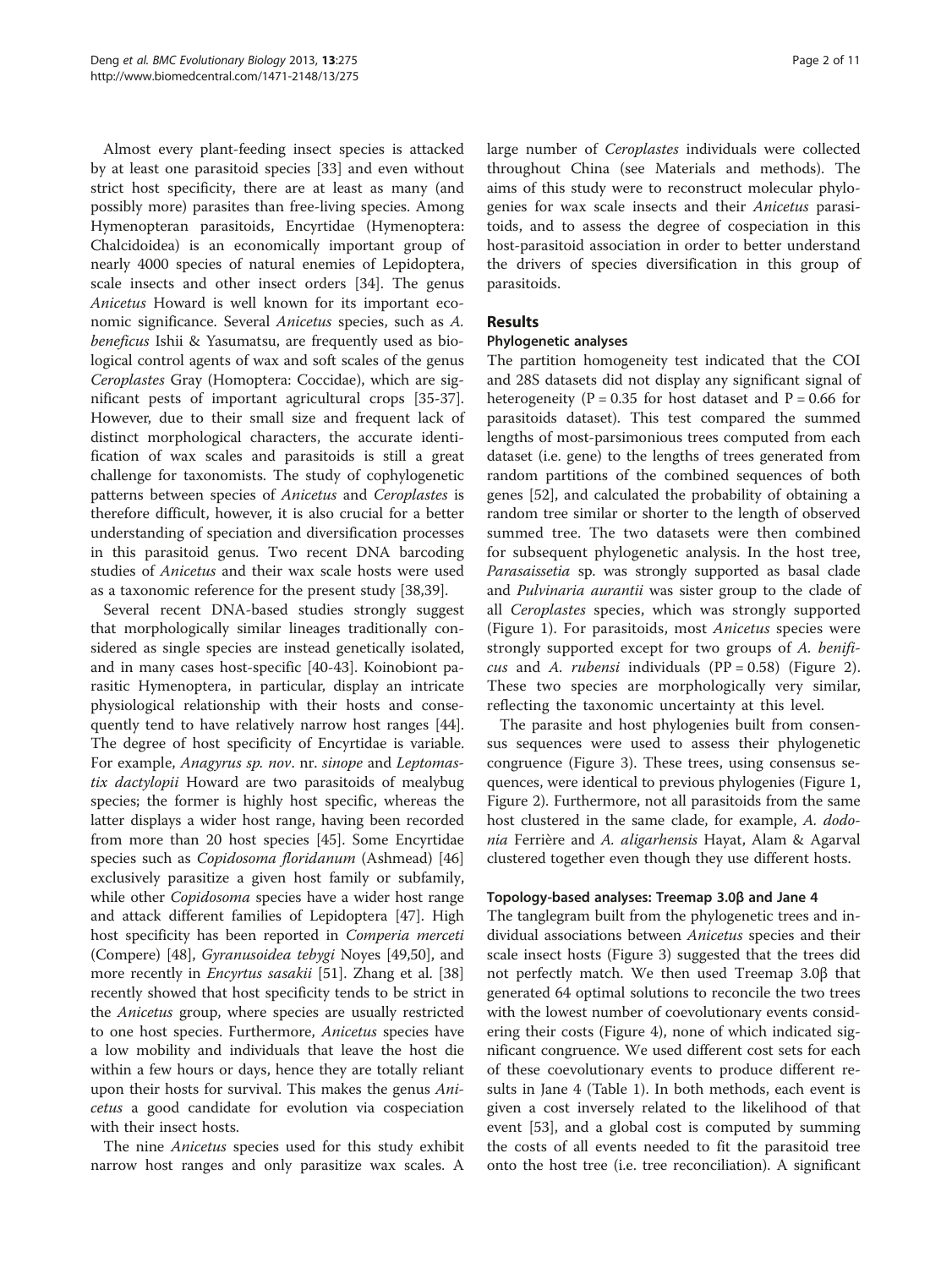<span id="page-2-0"></span>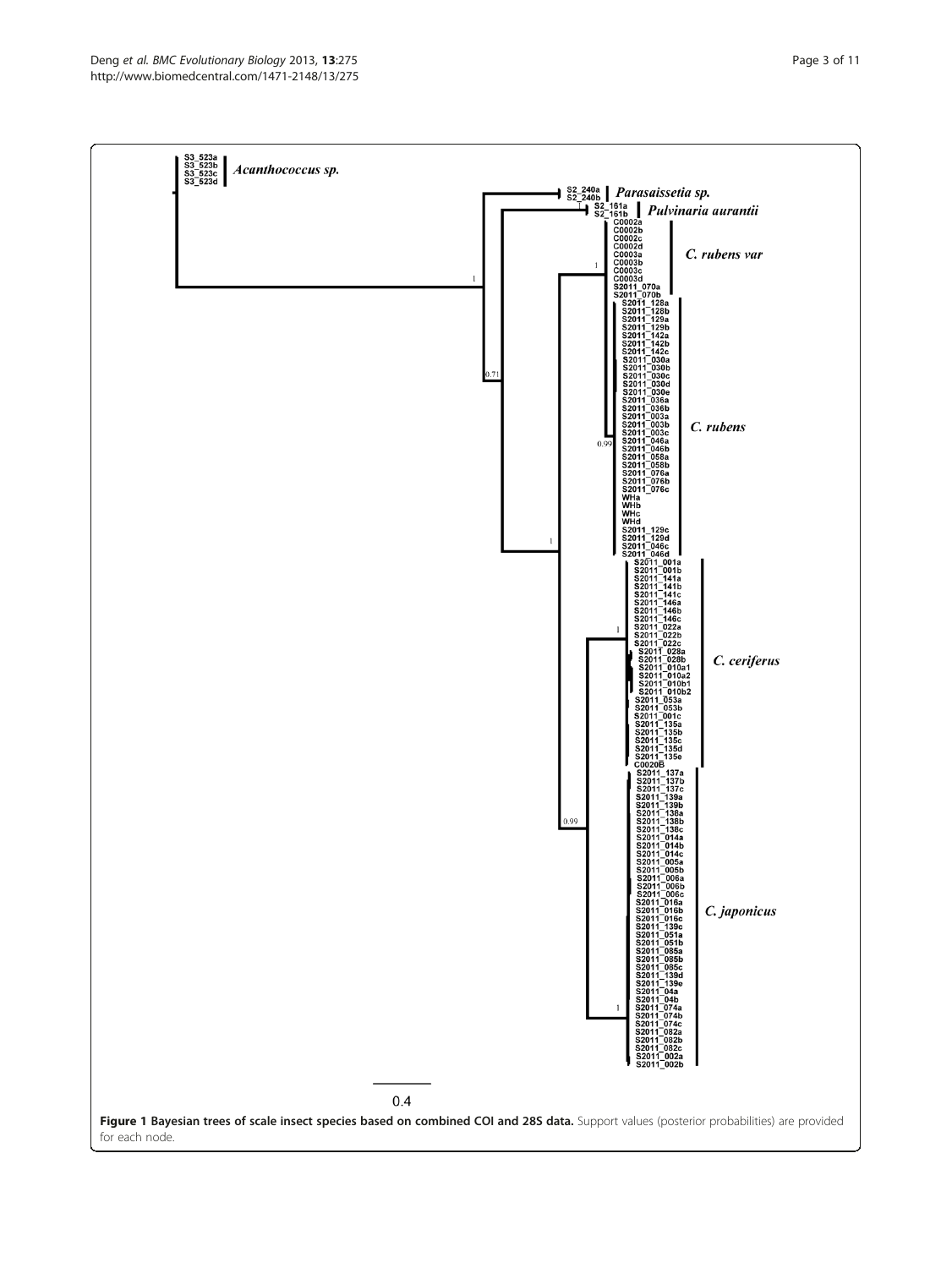<span id="page-3-0"></span>

global cost  $(P = 0.004)$  was only observed in Jane with the TreeFitter default cost model, that is 5 for cospeciation, 4 for duplication, 0 for host-switch, 7 for loss and 0 for failure to diverge. Setting the costs of host-switch to high values in the TreeFitter default model caused the overall fit to become significant, suggesting that hostswitch is rare in this host-parasitoid system. Meanwhile, a large number of sorting events (7) were found with the TreeFitter default model, in contrast to 0–1 sorting events with the other models. In addition, we compared the patristic distances (phylogenetic divergence) between

parasitoid and hosts in copaths using TreeMap (Figure [5](#page-5-0)), to assess whether branch lengths are correlated in cospeciating hosts and parasitoids (corresponding branches in the two trees are called "copaths"). A strong positive correlation would support cospeciation, and in this case the slope of the linear relationship indicated the relative evolutionary rates in hosts and parasitoids because the same genes were used to build the phylogenies. The branch length randomization test suggested a strong significant correlation between copaths  $(r = 0.8145)$ , supporting the hypothesis that cospeciation has occurred in this host-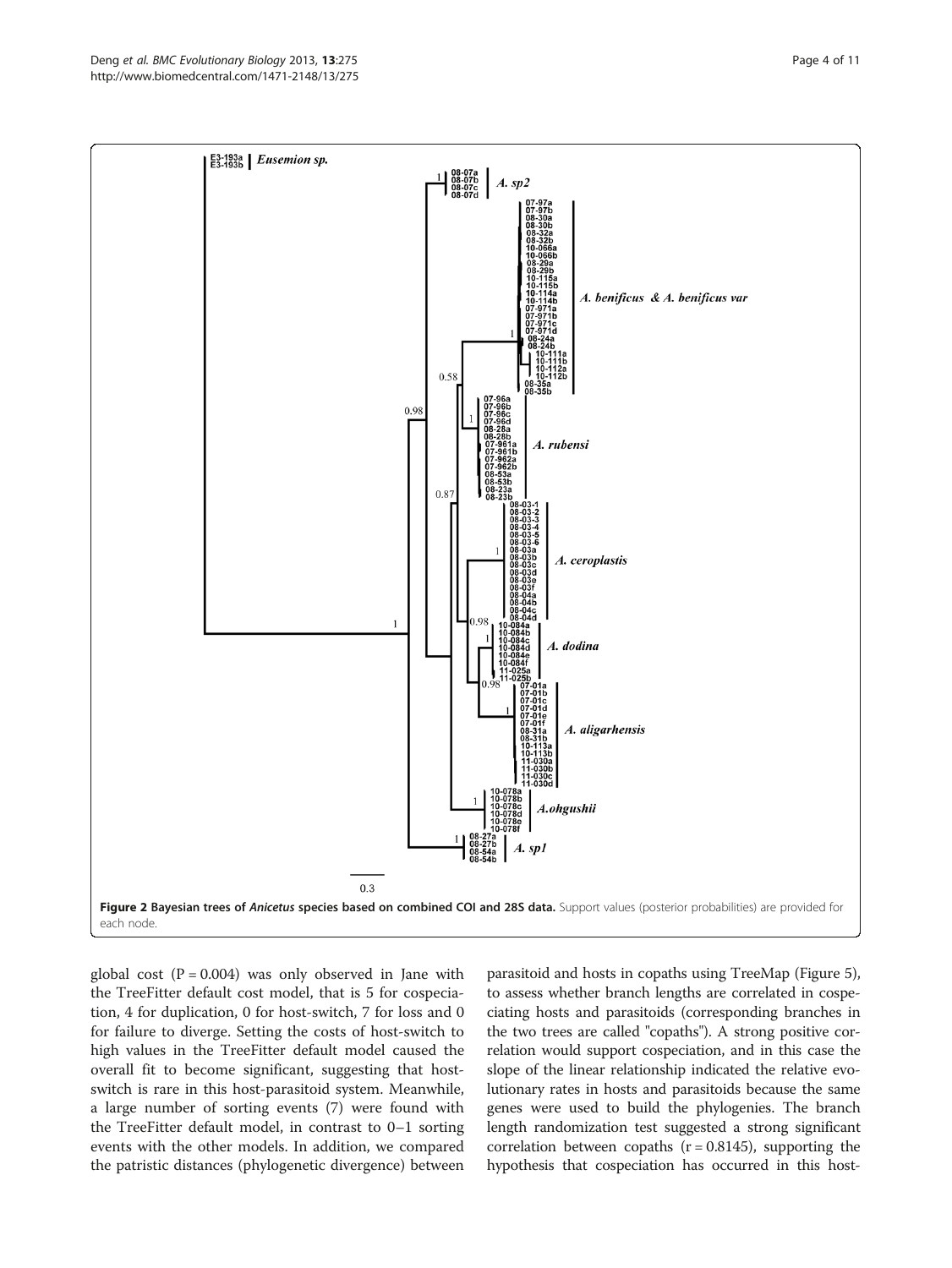<span id="page-4-0"></span>

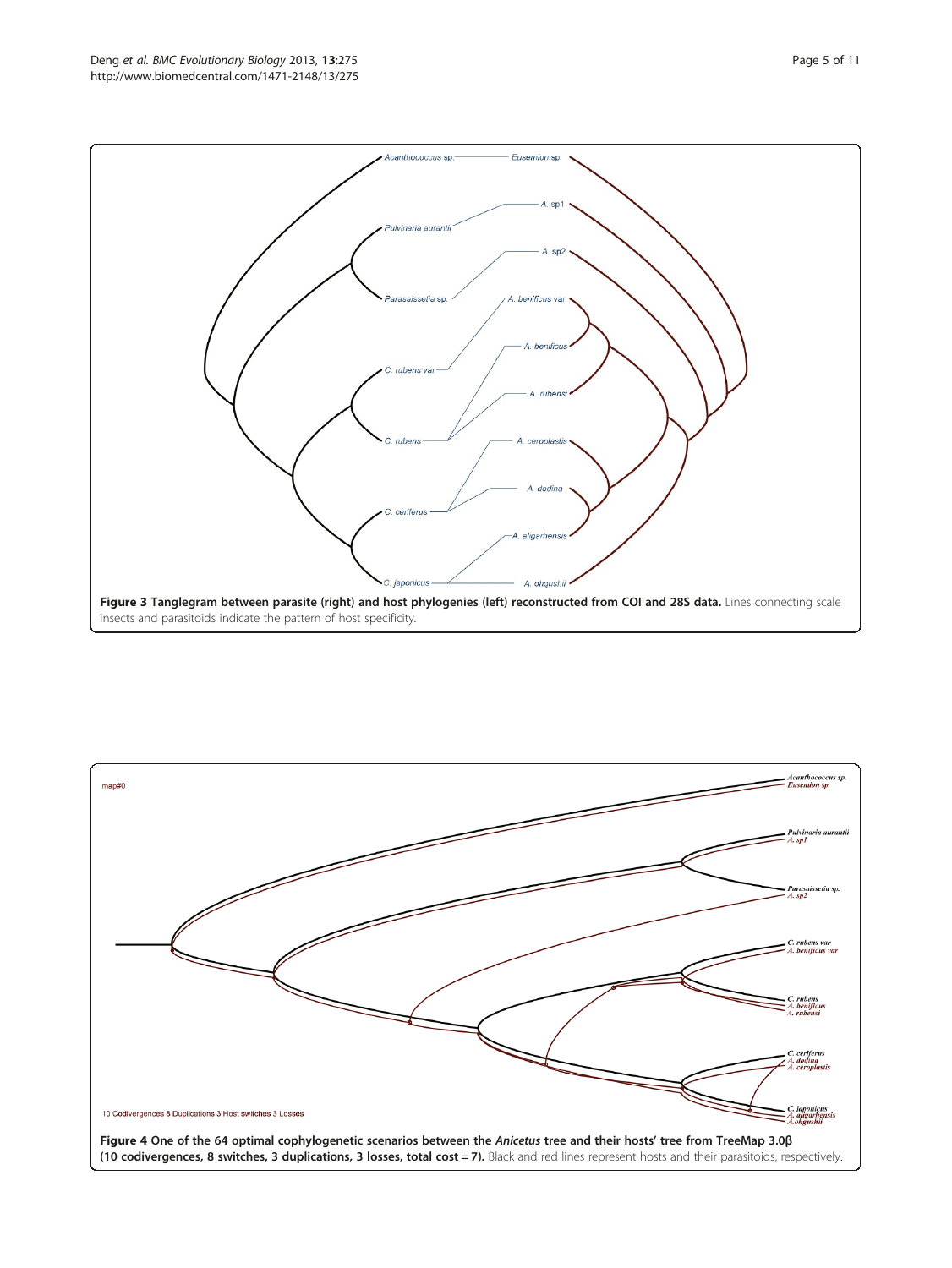<span id="page-5-0"></span>Table 1 Results of cophylogenetic analyses with Jane for Anicetus and their hosts

| Model                                  | Event<br>costs | Total<br>cost | Cospeciation | <b>Duplication</b> | Host<br>switch | Sorting<br>event | <b>Failure</b><br>to diverge | P-value  |
|----------------------------------------|----------------|---------------|--------------|--------------------|----------------|------------------|------------------------------|----------|
| Jane default model                     | 01211          | 10            | 4            |                    | 4              |                  | 0                            | 0.22     |
| TreeMap default model                  | 01111          | 6             | 3            |                    | 5              | 0                | 0                            | 0.53     |
| TreeFitter default model               | 00211          |               | 5            | 4                  | 0              |                  | $\mathbf 0$                  | $0.004*$ |
| Host switch-adjusted TreeFitter model  | 00111          | 5             |              | 2                  | 5              | 0                | 0                            | 0.13     |
| Codivergence adjusted TreeFitter model | 10111          |               | 0            |                    |                | 0                | 0                            | 0.56     |
| <b>Equalweights</b>                    | 11111          | 9             | 0            | 0                  | 9              | 0                | 0                            |          |

Asterisks indicate significance at the 1% level. Columns indicate the number of each event type necessary to reconcile host and parasite trees under different event cost schemes. Event costs are for cospeciation, duplication, host switching, sorting event, and failure to diverge, respectively. P-values were computed from 999 random reconstructions.

parasitoid association. The slope of the linear relationship using the reduced major axis method was 3.6, suggesting that Anicetus species have evolved more rapidly than their scale insect hosts. This result is consistent with previous results obtained for Achrysocharoides (Hymenoptera: Eulophidae) [\[32\]](#page-9-0).

#### Distance-based analysis: ParaFit

We used ParaFit to compare patristic distance between hosts and their corresponding parasitoids, to test the global fit between the two trees. In addition the method assesses if each individual host-parasitoid association (link) significantly contributes to the global fit, to evaluate which ones have a structuring effect. The global test indicated a significant congruence between Anicetus and scale insect trees  $(P = 0.01602)$ . However, the test of individual links showed that not all host-parasite associations significantly contributed to this global fit: 4 out of 10 individual links were significant (Eusemion sp.-Acanthococcus sp., A. ohgushii-C. japonicus, A dodina-C. ceriferus and A. aligarhensis-C. japonicus), suggesting their structuring role in the global congruence.



#### **Discussion**

A cophylogenetic signal is weak or absent in most hostparasite associations that have been studied to date [[54-56](#page-9-0)]. However, significant cospeciation has been inferred in systems where host-switching is prevented by the asocial lifestyle of the host and the low mobility of the parasite. Examples include rodent-lice associations [[6,](#page-8-0)[18\]](#page-9-0) and insect-symbiont systems where bacteria, needed for reproduction, are transmitted maternally [\[57,58](#page-9-0)]. The present study can be added to these few examples of extensive cospeciation, supported using various methods.

This study is the first to thoroughly investigate the cophylogenetic interactions between Anicetus and their scale insect hosts, and suggests the ubiquity of sorting events coupled with strong host specificity in the genus Anicetus. Nine genetically distinct species were clearly delineated in the phylogenic tree based on combined molecular data (28S-D2 and COI). Anicetus benificus, A. benificus\_var and A. rubensi, all parasitoids of C. rubens, were found grouped in the phylogeny, which is congruent with the current taxonomy (Figure [2](#page-3-0)). Furthermore, morphological data confirmed this pattern, for example, the antennal clava and ovipositor of these three species are similar to each other [[59](#page-9-0)]. However, not all Anicetus species from the same host were found to cluster in the phylogenetic tree: A. aligarhensis and A. dodonia, from two different hosts, appeared to cluster together as sister species with a high posterior probability value. The presence of host-switching (one daughter parasitoid lineage shifting to a distant host) or sorting events (when the parasitoid is absent, for example, has become extinct, in one of the daughter host lineages) may explain this result.

The distance-based analysis showed a strong cophylogenetic signal between Anicetus species and their scale insect hosts. However, tree-based analyses suggested that this signal is significant only when the cost of hostswitching is high. In addition, a sharp increase in the number of sorting events was found using the TreeFitter cost model, suggesting that sorting has been an important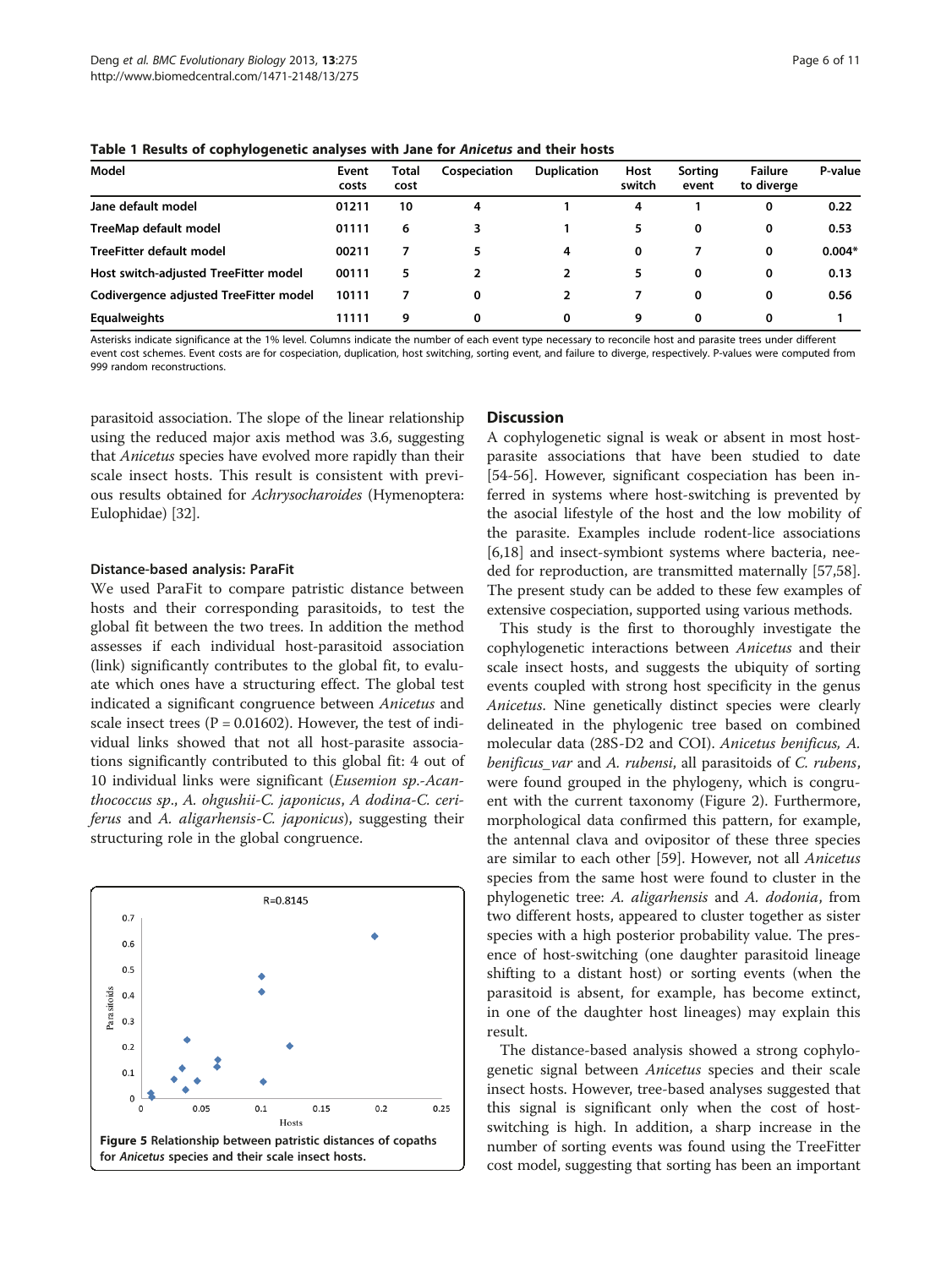component of Anicetus diversification. Paterson et al. [[14](#page-8-0)] have suggested that three processes can lead to the absence of parasites from their hosts: sampling error, parasite extinction and the patchy distribution of parasites (resulting in the so-called "missing the boat" process). We believe that our sampling was dense enough to strongly reduce, if not eliminate, sampling error. Our observations suggest that parasitism rates even within one species are not stable and low rates are often found in some locations. Chantos et al. [\[60\]](#page-9-0) observed that the encyrtid wasp Neodusmetia sangwani (Subba Rao) exhibits a patchy geographic distribution. Our investigations showed that most Ceroplastes species only carried up to three Anicetus individuals and that a patchy distribution of Anicetus species may be very common in wax scales. Therefore, Anicetus species may have been absent from the host founder population because of a patchy distribution and the small size of the host population when speciation took place, leading to a sorting event via a "missing the boat" process. In addition, host specific parasites are likely to possess fewer populations than multi-host parasites [\[56\]](#page-9-0). These observations support the conclusion that some parasites in this study may have gone extinct from a host lineage after a host speciation event.

In the present study, we observed that Anicetus species only attacked and parasitized single host species. This is coherent with the hypothesis that the evolution of obligate parasites (or parasitoids) with limited ability to transfer between different host species is tightly linked to the evolution of their own host species [\[61](#page-9-0)]. However, the congruence of host-parasite phylogenies is not perfect, which can be explained by a mix of coevolutionary events such as host switching, parasite speciation without host speciation (duplication), parasite extinction, and non-colonization of all host lineages [\[62](#page-9-0)]. A previous study suggested that Anicetus species is adapted to narrow niches or restricted to particular hosts. Specifically, A. ceroplastis, A. beneficus, A. rubensi and A. aligarhensis develop on the same host (Ceroplastes spp.), and thus far they have not been reared from other hosts across China [\[38\]](#page-9-0). After investigating a high number of samples from different provinces, we found that these species and others display strict host specificity (Table 2). For example, A. sp1 and A. sp2 were observed to only attack Pulvinaria aurantii and Parasaissetia sp., respectively. This host specificity is not congruent with former multi-host records of the genus Anicetus observed in previous studies [[63](#page-9-0)-[65\]](#page-10-0), which could be explained by the extensive examination carried out in the present study, coupled with the use of molecular data.

Many studies have supported the hypothesis that koinobionts are more host-specific than idiobionts [\[66-68](#page-10-0)], and a high degree of host specificity is relatively common among parasitic Hymenoptera [[43,51](#page-9-0)[,69\]](#page-10-0). Traditional

Table 2 A detailed description of host specificity of each Anicetus species

| Anicetus species | Location         | Host                | Date         |
|------------------|------------------|---------------------|--------------|
| Eusemion sp.     | Guangxi, baise   | Acanthococcus sp.   | 2.vi.2013    |
| A. sp2           | Fujian, Nanjing  | Parasaissetia sp.   | 23.ix.2008   |
| A. sp1           | Shanghai         | pulvinaria aurantii | 19.v.2008    |
| A. aligarhensis  | Shanxi, Taiyuan  | C. japonicus        | 3.vi.2007    |
| A. aligarhensis  | Hubei, Jingzhou  | C. japonicus        | 10.v.2011    |
| A. aligarhensis  | Hubei, Xiangyang | C. japonicus        | 15.viii.2011 |
| A. ohgushii      | Zhejiang, Yuyao  | C. japonicus        | 29.xii.2010  |
| A. dodonia       | Anhui, Wuhu      | C. ceriferus        | 8.vi.2010    |
| A. ceroplastis   | Beijing          | C. ceriferus        | 15.ix.2008   |
| A. rubensi       | Shanghai         | C. rubens           | 11.v.2008    |
| A. rubensi       | Jiangxi, Yichun  | C. rubens           | 13.v.2009    |
| A. rubensi       | Jiangxi, Xinyu   | C. rubens           | 15.xi.2008   |
| A. rubensi       | Hunan, Changsha  | C. rubens           | 11.xi.2006   |
| A. beneficus     | Shanghai         | C. rubens           | 11.v.2008    |
| A. beneficus     | Jiangxi, Yichun  | C. rubens           | 13.xi.2008   |
| A. beneficus     | Hangzhou         | C. rubens           | 24.ix.2009   |
| A. beneficus     | Sichuan, Chengdu | C. rubens           | 16.v.2009    |
| A. beneficus     | Austrailia       | C. rubens           | 15.xi.2010   |
| A. beneficus     | Hangzhou         | C. rubens           | 24.xi.2008   |
| A. beneficus     | Anhui, HeFei     | C. rubens           | 20.v.2011    |
| A. beneficus     | Jiangxi, Xinyu   | C. rubens           | 20.xi.2009   |
| A. beneficus     | Jiangsu, Nanjing | C. rubens           | 9.x.2009     |
| A. beneficus var | Yunnan, Kunming  | C. rubens           | 26.iv.2011   |

species of parasitoid wasps that use many different hosts for their larvae can be complexes of cryptic taxa, each of them adapted to use only a few hosts [\[69\]](#page-10-0). An increasing number of studies using molecular data suggest that species traditionally considered generalists are in fact complexes of cryptic taxa, each of them adapted to narrow niches [[38,40,42](#page-9-0)[,70\]](#page-10-0). To avoid such problematic species identification leading to biased patterns of host specificity, taxonomic issues such as careful species discrimination and recognition of cryptic taxa must be carefully addressed before conducting cophylogenetic studies.

#### Conclusions

In this study, we carefully assessed the identity of Anicetus species parasitizing wax scales and verified the taxonomic status of their hosts using laboratory rearing. Through the distance-based analysis (ParaFit) and the topology-based analyses (TreeMap 3.0β And Jane 4), we presented strong evidence for a prevalence of sorting events and high host specificity in the genus Anicetus, offering insights into the diversification process of Anicetus species parasitizing scale insects. Our study emphasizes that extensive rearing of parasitoids and accurate identification are important for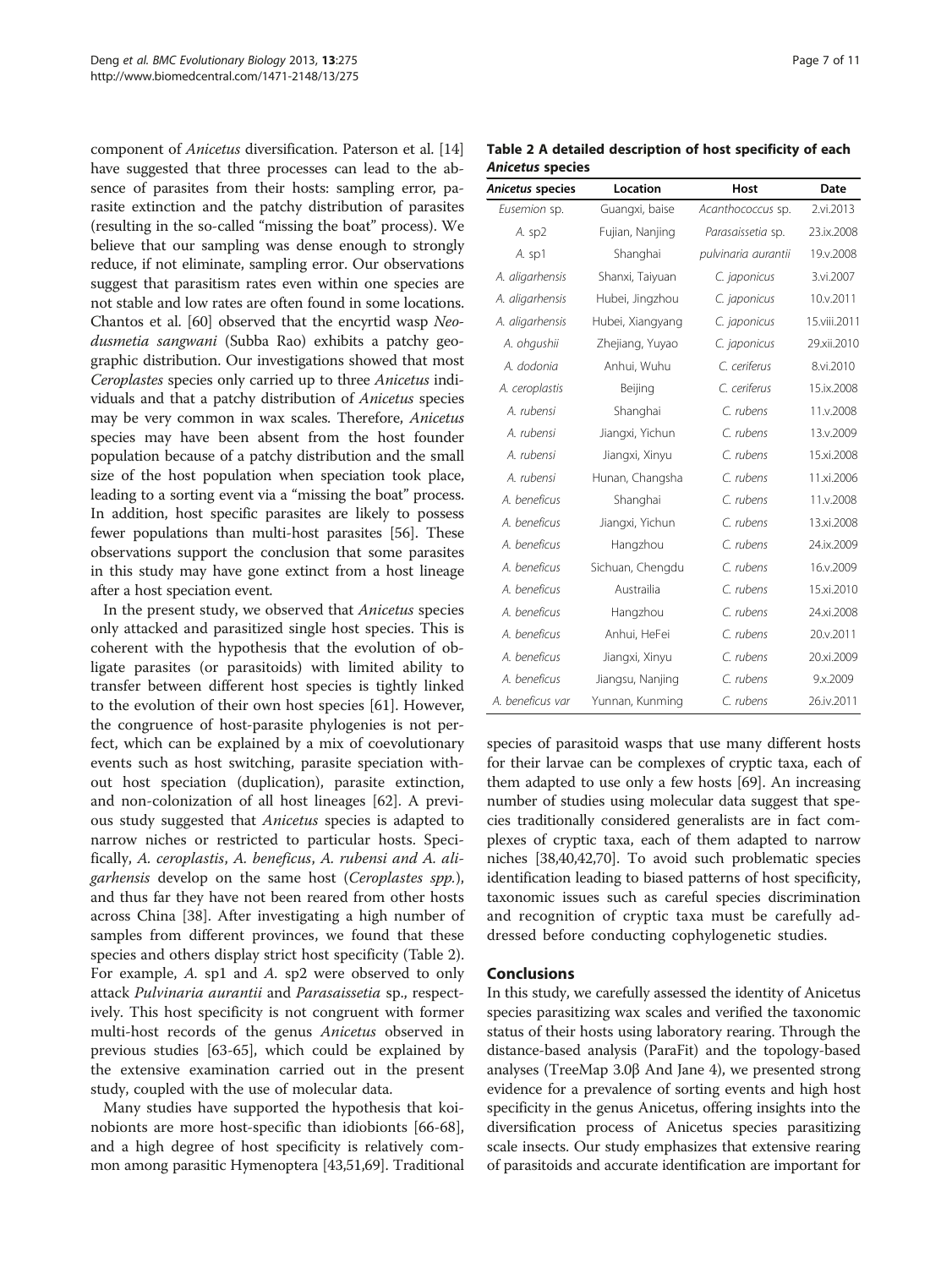investigating coevolutionary relationships in host-parasitoid associations.

## Methods

## Sampling

All species of Anicetus were reared from adults or latestage nymphs of wax scale insects (Ceroplastes spp.) collected in the field from 14 provinces in China. Different Ceroplastes species present on the same twig or leaf were isolated and kept individually in glass vials for at least 2 months to allow parasitoids to emerge. The collected parasitoids were stored in 95% ethanol for taxonomic identification and molecular study. Parasitoids were identified by author ZYZ and Ceroplastes hosts by author SAW. In total, we collected seven out of twelve Anicetus species known from China [\[34](#page-9-0)] and two other species tentatively named as Anicetus sp1 (reared form Pulvinaria aurantii) and Anicetus sp2 (reared from Parasaissetia sp.). Although we have collected six out of ten Ceroplastes species known in China [[39\]](#page-9-0), Anicetus species were reared from three of them (see Additional file [1](#page-8-0) and Additional file [2\)](#page-8-0). Voucher specimens were deposited at the Institute of Zoology, Chinese Academy of Sciences, Beijing.

### DNA extraction, amplification and sequencing

Total DNA was extracted from individuals preserved in 95% ethanol using DNeasy Blood & Tissue Kit (Qiagen), following the manufacturer's protocol. Protocols for PCR amplification of COI and 28S followed Zhang et al. [[38](#page-9-0)] for parasitoids and Deng et al. [[39](#page-9-0)] for scale insects. Products were visualized on 1% agarose and the most intense products were sequenced bidirectionally using BigDye v3.1 on an ABI3730xl DNA Analyzer (Applied Biosystems). GenBank accession numbers are given in Additional file [1](#page-8-0) and Additional file [2](#page-8-0).

## Phylogenetic reconstruction

Sequences of COI and 28S were aligned using Clustal W 1.8.3 [[71\]](#page-10-0) as implemented in BioEdit 7.0.5 [[72\]](#page-10-0). Some sequences of hosts and parasitoids were retrieved from previous studies [[38,39](#page-9-0)]. Several samples collected from other cities in China (see electronic supplementary material, Additional file [1](#page-8-0) and Additional file [2](#page-8-0)) were added to our data. A total of 94 Anicetus individuals (nine parasitoid species) and 113 scale insect individuals (seven host species) were used in the present study. To confirm that sequence data could be concatenated, the homogeneity of the COI and 28S data sets was assessed using a partition homogeneity test (100 replicates) [[73](#page-10-0)] as implemented in the program PAUP\* 4.0b10 [\[74\]](#page-10-0). We estimated the DNA sequence evolution model that best fit the data using jModelTest 0.1.1. [\[75](#page-10-0)], applying the Akaike Information Criterion (AIC). For the COI data, we used

a codon model (nucmodel = codon, code = metmt in MrBayes, see below). For the 28S data, the selected models for hosts and parasitoids were HKY + G and GTR + G, respectively. Bayesian analyses (BA) of combined data sets were performed with MrBayes 3.2 [[76](#page-10-0)] with these evolutionary models assigned separately to the respective partitions. A Markov chain Monte Carlo search was run with four chains of 10,000,000 generations sampled once every 100 generations. A plot of number of generations versus the log probability was used to check for stationarity, and posterior probability values (PP) were calculated after the first 25% of trees were discarded. To test the convergence of chains and assess stationarity of BA parameter values, the effective sample sizes (ESS) of all parameters were calculated using Tracer 1.5 [\[77\]](#page-10-0). Analyses of these parameters in Tracer 1.5 shown that most ESS values were exceeding 500, indicating strong equilibrium after discarding burn-in. Eusemion sp. (Hymenoptera: Encyrtidae) was chosen as an outgroup of Anicetus parastoids and Acanthococcus sp. (Hemiptera: Eriococcidae) as an outgroup of coccids.

## Cophylogenetic analyses

Seven host species and nine Anicetus species were used for cophylogenetic analyses. Consensus sequences of COI and 28S were created by collapsing all sequences from the same species using BioEdit 7.0.5, and used in the analysis of the congruence of parasite and host phylogenies. Several methods using TreeMap [[9](#page-8-0)[,78\]](#page-10-0), TreeFitter [[11](#page-8-0)], Jane 4 [[79](#page-10-0)] and ParaFit [\[12\]](#page-8-0), are available to study the congruence between symbiont and host phylogenies. In the present study, three methods were used: a distance-based method called ParaFit implemented in CopyCat [\[80\]](#page-10-0) and topology (or tree)-based methods implemented in Jane 4 and TreeMap 3 (developed by Mike Charleston and available at<http://sites.google.com/site/cophylogeny>).

TreeMap is a popular topology-based program that reconciles two trees using four types of events (cospeciation (C), host-switching (H), duplication (D), and sorting (S)) to graphically depict the differences between the phylogenies [\[9](#page-8-0)[,81\]](#page-10-0). In our study, TreeMap 3.0β was used to reconstruct the tanglegram and assess the congruence between parasite and host phylogenies (including outgroups). We also computed the correlation between evolutionary divergences in previously identified cospeciating pairs ("copaths") in TreeMap to test whether parasitoids evolve faster than their hosts [[9\]](#page-8-0). As the same genes were used to build host and parasite trees, the slope of the linear relationship between corresponding divergences reflect their relative evolutionary rates.

Jane 4 uses a polynomial time dynamic programming algorithm in conjunction with a genetic algorithm to compare the two tree topologies by optimally mapping the parasite tree onto the host tree using different event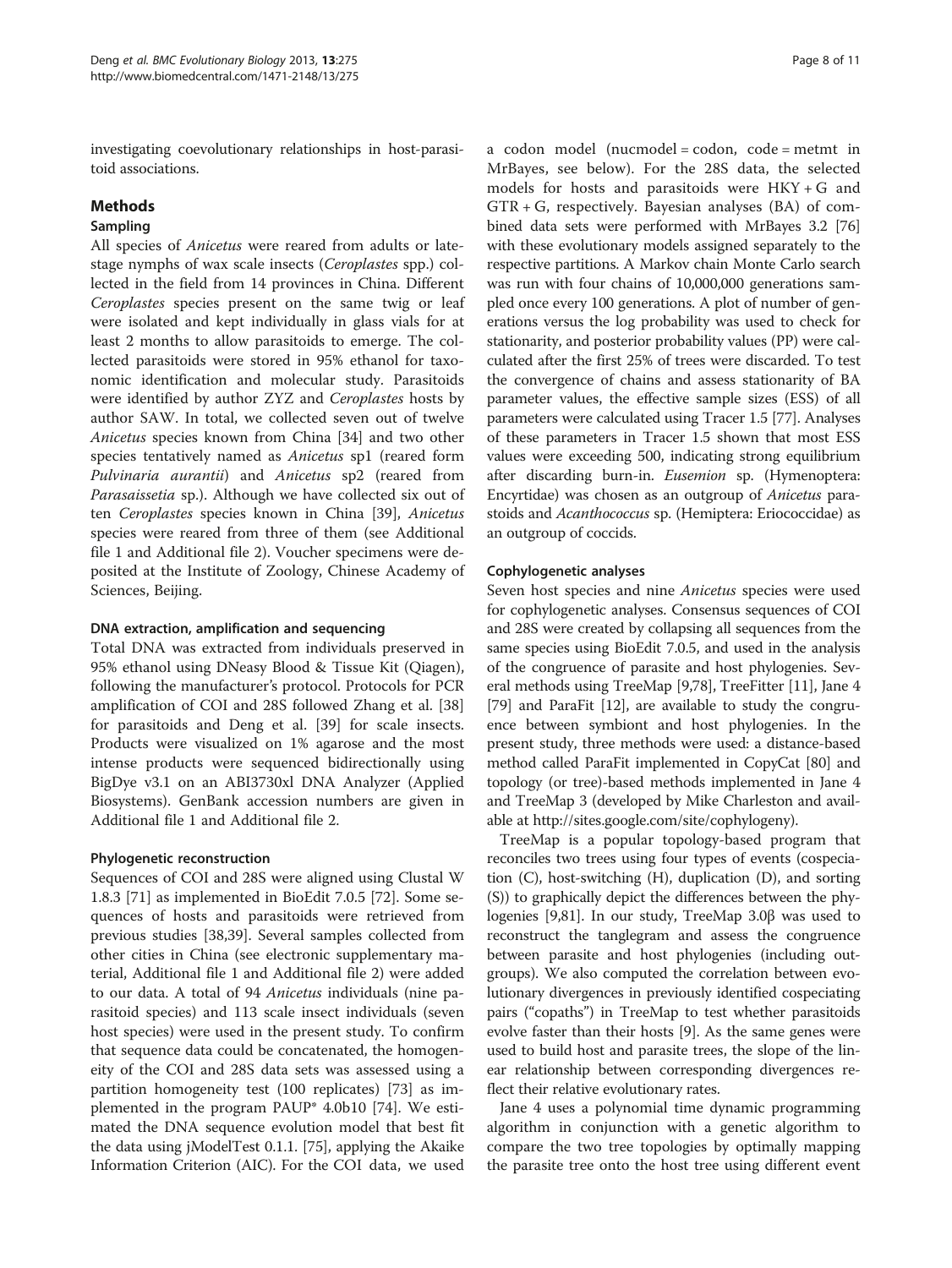<span id="page-8-0"></span>costs to find very good, and often optimal, solutions to reconcile the two phylogenetic trees [[79](#page-10-0),[82](#page-10-0)]. We used Jane 4 with 100 generations and a population size of 200 as parameters of the genetic algorithm. Six different cost models were used to find the minimum total cost (see Table [1](#page-5-0)). All models were tested using random tip mappings with 100 randomizations. Jane 4 can handle polytomies, considered as soft polytomies, which are resolved in order to minimize the global cost. We selected the option "Prevent mid-polytomy" to ensure that no coevolutionary event was involved in the (very short) branches created to resolve polytomies.

ParaFit is not dependent on fully resolved phylogenies and uses matrices of phylogenetic distances for both hosts and parasites [12]. Three types of information are used to describe the situation in matrix form: a matrix of phylogenetic distances among parasites, a matrix of phylogenetic distances among hosts, and a matrix of the observed host-parasite associations. All of the combined consensus data of parasitoids and hosts were used to statistically assess the global fit between trees and the significance of the contribution of each individual link between taxa to this global congruence. Tests of significance were performed using 999 permutations.

### Availability of supporting data

GenBank accession numbers are provided in Additional file 1: Table S1 and Additional file 2: Table S2). The sequence alignments for tree construction have been deposited in the TreeBASE with accession URL [\(http://](http://purl.org/phylo/treebase/phylows/study/TB2:S15010) [purl.org/phylo/treebase/phylows/study/TB2:S15010](http://purl.org/phylo/treebase/phylows/study/TB2:S15010)).

## Additional files

[Additional file 1: Table S1.](http://www.biomedcentral.com/content/supplementary/1471-2148-13-275-S1.xlsx) List of scale insect samples used for molecular work. (Collectors' names are abbreviated as follows: FPZ = Fang-Ping Zhang; GHH = Guo-Hua Huang; HBL = Hai-Bin Li; HLL = Hong-Liang Li; HL = Hu Li; JD = Jun Deng; JQW = Jian-Qin Wu; KJW = Kai-Ju Wei; NN = Nan Nan; QS = Qiang Shen; SAW = San-An Wu; SBH = Shao-Bin Huang; XHY = Xiu-Hao Yang; XL = Xian Li; YJZ = Ying-Jie Zhang; YW = Ying Wang; YZZ = Yan-Zhou Zhang; YQX = Yu-Qiang Xi).

[Additional file 2: Table S2.](http://www.biomedcentral.com/content/supplementary/1471-2148-13-275-S2.xlsx) List of parasitoid samples used for molecular work. Specimens of parasitoids used in the study. (Collectors' names are abbreviated as follows: JD = Jun Deng; JL = John LaSalle; DYH = Dun-Yuan Huang; HLL = Hong-Liang Li; JL = Jie Li; SAW = San-An Wu; YZZ = Yan-Zhou Zhang).

#### Competing interests

The authors declare that they have no competing interests.

#### Authors' contributions

JD, FY and YZZ assembled all of the sequences. JD, FY, HBL, MG, YD and YZZ performed data analyses. JD, MG, YD, SAW and YZZ wrote the manuscript. All of the authors read and approved the final manuscript.

#### Acknowledgments

We are grateful to two anonymous reviewers for helpful comments, to Bodil Cass for kindly revising the English language, and to the following people who helped us to collect Ceroplastes samples: Guo-Hua Huang (Hunan

Agricultural University, Changsha), Shao-Bin Huang (Guangdong Forestry Vocational Technology College, Guangzhou), Jian-qin Wu (The Administrative Bureau of Tianbaoyan National Nature

Reserve of Yong'an, Yong'an), Kai-Ju Wei (Youxi No.1 Middle School of Fujian Province, Youxi), Hong-Liang Li (Institute for Nutritional Sciences, SIBS, Chinese Academy of Sciences, Shanghai), Hu Li (Guizhou University, Guiyang), Xian Li (Forestry Protection Station of Chengdu, Sichuan), Qiang Shen (Forestry Protection Station of Yuyao, Ningbo), Xiu-Hao Yang (Forestry Protection Station of Guangxi, Nanning), Ying-Jie Zhang (Yunnan Agricultural University, Kunming), Nan Nan and Xu-Bo Wang (Beijing Forestry University, Beijing), Ying Wang (Northeast Forestry University, Harbin). The project was supported by the Natural Science Foundation of China (NSFC grant no. 31272350, 31372151), the Fundamental Research Funds for the Central Universities (BLYJ201305), the Chinese Academy of Sciences (KSCX2-YW-NF-02) and in part by the Department of Science and Technology of China (2012FY111100).

#### Author details

<sup>1</sup>Key Laboratory of Zoological Systematics and Evolution, Institute of Zoology, Chinese Academy of Sciences, Beijing 100101, China. <sup>2</sup>Key Laboratory for Silviculture and Conservation of Ministry of Education, Beijing Forestry University, Beijing 100083, China. <sup>3</sup>CNR,- Istituto per la Protezione delle Piante, UOS di Portici, Via Università 133, 80055 Portici (NA), Italy. 4 Department of Entomology, The University of Arizona, 410 Forbes Building, Tucson, AZ 85721, USA. <sup>5</sup>Sorbonne Universités, UPMC Univ Paris 06, UMF 7232, Integrative Biology of Marine Organisms, Observatoire Océanologique, F-66650 Banyuls/Mer, France. <sup>6</sup>CNRS, UMR 7232, Integrative Biology of Marine Organisms, Observatoire Océanologique, F-66650 Banyuls/Mer, France.

#### Received: 25 September 2013 Accepted: 18 December 2013 Published: 23 December 2013

#### References

- 1. Kellogg VL: Distribution and species-forming of ecto-parasites. Am Nat 1913, 47:129–158.
- 2. Brooks DR: Testing the context and extent of host-parasite coevolution. Syst Biol 1979, 28(3):299–307.
- 3. Brooks DR: Hennig's parasitological method: A proposed solution. Syst Biol 1981, 30(3):229–249.
- 4. Brooks DR, Glen DR: Pinworms and primates: a case study in coevolution. Proc Helminthol Soc Washington 1982, 49:76–85.
- 5. Cressey R, Collette B, Russo J: Copepods and scombrid fishes: A study in hostparasite relationships. National Marine Fisheries Service: Fishery bulletin United States; 1983:81.
- 6. Hafner MS, Nadler SA: Phylogenetic trees support the coevolution of parasites and their hosts. Nature 1988, 332:258–259.
- 7. Desdevises Y, Morand S, Jousson O, Legendre P: Coevolution between Lamellodiscus (Monogenea: Diplectanidae) and Sparidae (Teleostei): the study of a complex host-parasite system. Evolution 2002, 56(12):2459–2471.
- 8. Light JE, Hafner MS: Codivergence in heteromyid rodents (Rodentia: Heteromyidae) and their sucking lice of the genus Fahrenholzia (Phthiraptera: Anoplura). Syst Biol 2008, 57(3):449–465.
- 9. Page RD: TreeMap 1.0. Division of Environmental and Evolutionary Biology, Institute of Biomedical and Life Sciences. Glasgow, UK: University of Glasgow; 1995.
- 10. Ronquist F: Reconstructing the history of host-parasite associations using generalised parsimony. Cladistics 1995, 11(1):73–89.
- 11. Ronquist F: TreeFitter 1.0. Computer program distributed by the author. Uppsala: Uppsala University; 2000.
- 12. Legendre P, Desdevises Y, Bazin E: A statistical test for host–parasite coevolution. Syst Biol 2002, 51(2):217–234.
- 13. Boeger WA, Kritsky DC: Coevolution of the Monogenoidea (Platyhelminthes) based on a revised hypothesis of parasite phylogeny. Int J Parasitol 1997, 27(12):1495–1511.
- 14. Paterson AM, Palma RL, Gray RD: How frequently do avian lice miss the boat? Implications for coevolutionary studies. Syst Biol 1999, 48(1):214–223.
- 15. Johnson KP, Clayton DH: Coevolutionary history of ecological replicates: comparing phylogenies of wing and body lice to Columbiform hosts. In Tangled Trees: phylogeny, cospeciation and coevolution. Chicago: University of Chicago press: Page RDM; 2003:262–286.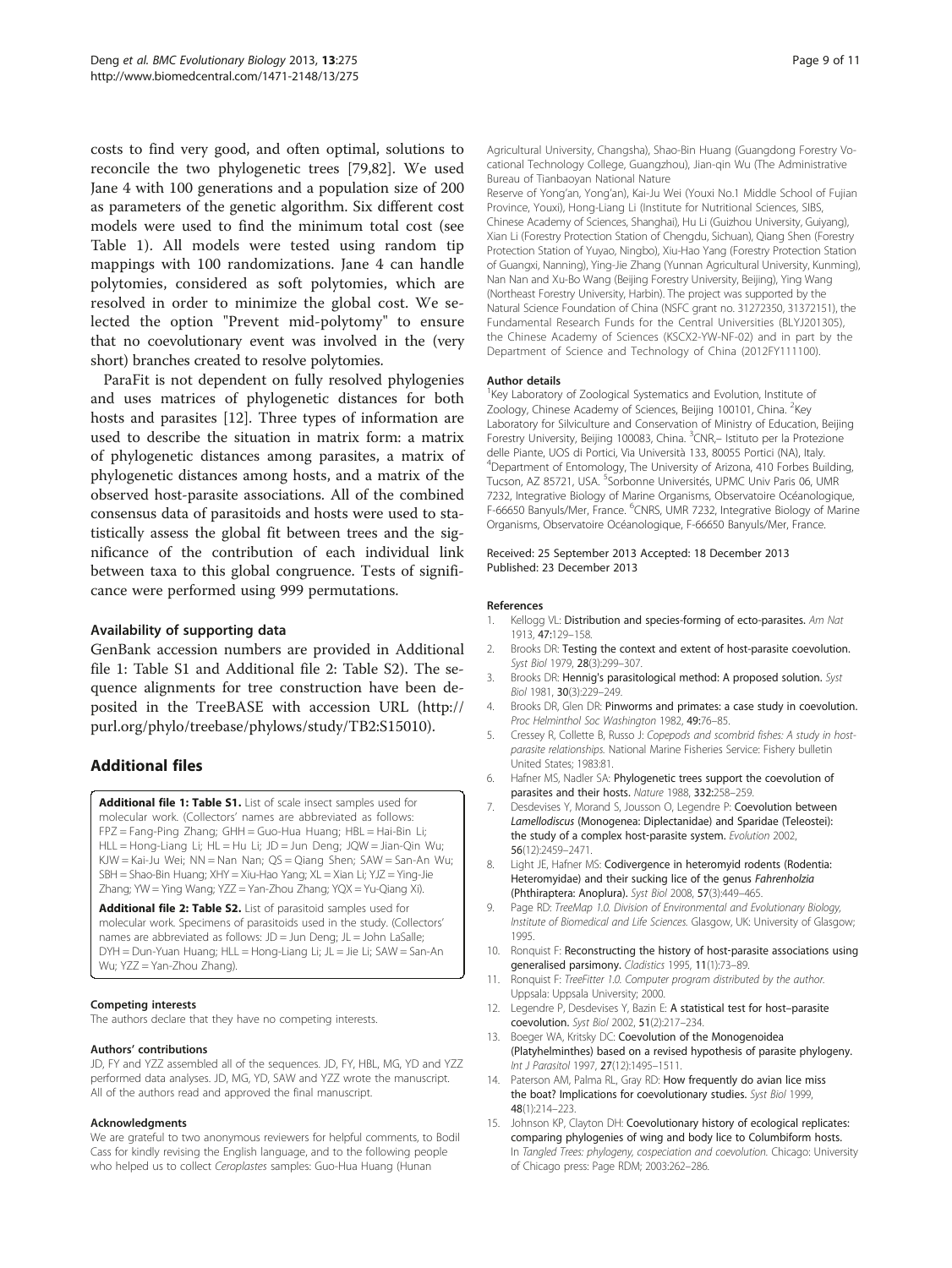- <span id="page-9-0"></span>16. Demastes JW, Hafner MS: Cospeciation of pocket gophers (Geomys) and their chewing lice (Geomydoecus). J Mammal 1993, 74(3):521–530.
- 17. Hafner MS, Sudman PD, Villablanca FX, Spradling TA, Demastes JW, Nadler SA: Disparate rates of molecular evolution in cospeciating hosts and parasites. Science 1994, 265:1087–1090.
- 18. Hafner MS, Page RD: Molecular phylogenies and host-parasite cospeciation: gophers and lice as a model system. Phil Trans R Soc Lond Ser B 1995, 349(1327):77-83.
- 19. Paterson AM, Wallis GP, Wallis LJ, Gray RD: Seabird and louse coevolution: Complex histories revealed by 12S rRNA sequences and reconciliation analyses. Syst Biol 2000, 49(3):383–399.
- 20. Banks JC, Paterson AM: Multi-host parasite species in cophylogenetic studies. Int J Parasitol 2005, 35(7):741-746.
- 21. Hughes J, Kennedy M, Johnson KP, Palma RL, Page RD: Multiple cophylogenetic analyses reveal frequent cospeciation between pelecaniform birds and Pectinopygus lice. Syst Biol 2007, 56(2):232-251.
- 22. Itino T, Davies SJ, Tada H, Hieda Y, Inoguchi M, Itioka T, Yamane S, Inoue T: Cospeciation of ants and plants. Ecol Res 2001, 16(4):787–793.
- 23. Lopez-Vaamonde C, Rasplus JY, Weiblen GD, Cook JM: Molecular phylogenies of fig wasps: partial cocladogenesis of pollinators and parasites. Mol Phylogenet Evol 2001, 21(1):55–71.
- 24. Ronquist F, Liljeblad J: Evolution of the gall wasp-host plant association. Evolution 2001, 55(12):2503–2522.
- 25. Marussich WA, Machado CA: Host-specificity and coevolution among pollinating and nonpollinating new world fig wasps. Mol Ecol 2007, 16(9):1925–1946.
- 26. Holst-Jensen A, Kohn L, Jakobsen K, Schumacher T: Molecular phylogeny and evolution of Monilinia (Sclerotiniaceae) based on coding and noncoding rDNA sequences. Am J Bot 1997, 84(5):686.
- 27. SImková A, Morand S, Jobet E, Gelnar M, Verneau O: Molecular phylogeny of congeneric monogenean parasites (Dactylogyrus): a case of intrahost speciation. Evolution 2004, 58(5):1001-1018.
- 28. Huyse T, Volckaert FA: Comparing host and parasite phylogenies: Gyrodactylus flatworms jumping from goby to goby. Syst Biol 2005, 54(5):710–718.
- 29. Jackson AP, Charleston MA: A cophylogenetic perspective of RNA-virus evolution. Mol Biol Evol 2004, 21(1):45–57.
- 30. Dimcheff DE, Drovetski SV, Krishnan M, Mindell DP: Cospeciation and horizontal transmission of avian sarcoma and leukosis virus gag genes in galliform birds. J Virol 2000, 74(9):3984–3995.
- 31. Althoff DM: A test of host-associated differentiation across the 'parasite continuum'in the tri-trophic interaction among yuccas, bogus yucca moths, and parasitoids. Mol Ecol 2008, 17(17):3917–3927.
- 32. Lopez-Vaamonde C, Godfray C, West SA, Hansson C, Cook JM: The evolution of host use and unusual reproductive strategies in Achrysocharoides parasitoid wasps. J Evol Biol 2005, 18:1029–1041.
- 33. Godfray HCJ: Parasitoids: behavioral and evolutionary ecology. Princeton University Press: Princeton; 1994.
- 34. Noyes J: Universal chalcidoidea database. In World Wide Web electronic publication; 2013.<http://www.nhm.ac.uk/chalcidoids> (accessed October 2013).
- 35. Smith D: Biological control of Ceroplastes rubens Maskell, by the introduced parasitoid Anicetus beneficus Ishii and Yasumatsu. Qld J Agric Anim Sci 1986, 43(2):101–105.
- 36. Kim H, Moon D, Park J, Lee S, Lippold P, Chang Y: Studies on integrated control of citrus pests. (2) Control of ruby scales (Ceroplastes rubens) on citrus by introduction of a parasitic natural enemy, Anicetus beneficus (Hymenoptera: Encyrtidae). Korean J Plant Protection 1979, 18:107–110.
- 37. Krull S, Basedow T: Evaluation of the biological control of the pink wax scale Ceroplastes rubens Maskell (Hom., Coccidae) with the introduced parasitoid Anicetus beneficus Ishii & Yasumatsu (Hym., Encyrtidae) in the Central province of Papua New Guinea. J Appl Entomol 2005, 129(6):323–329.
- 38. Zhang YZ, Si S, Zheng JT, Li HL, Fang Y, Zhu CD, Vogler AP: DNA barcoding of endoparasitoid wasps in the genus Anicetus reveals high levels of host specificity (Hymenoptera: Encyrtidae). Biol Control 2011, 58(3):182–191.
- 39. Deng J, Yu F, Zhang TX, Hu HY, Zhu CD, Wu SA, Zhang YZ: DNA barcoding of six Ceroplastes species (Hemiptera: Coccoidea: Coccidae) from China. Mol Ecol Resour 2012, 12(5):791–796.
- 40. Herre EA: Barcoding helps biodiversity fly. Proc Natl Acad Sci USA 2006, 103(11):3949–3950.
- 41. Bickford D, Lohman DJ, Sodhi NS, Ng PK, Meier R, Winker K, Ingram KK, Das I: Cryptic species as a window on diversity and conservation. Trends Ecol Evol 2007, 22(3):148–155.
- 42. Smith MA, Wood DM, Janzen DH, Hallwachs W, Hebert PD: DNA barcodes affirm that 16 species of apparently generalist tropical parasitoid flies (Diptera, Tachinidae) are not all generalists. Proc Natl Acad Sci USA 2007, 104(12):4967–4972.
- 43. Gebiola M, Gómez-Zurita J, Monti M, Navone P, Bernardo U: Integration of molecular, ecological, morphological and endosymbiont data for species delimitation within the Pnigalio soemius complex (Hymenoptera: Eulophidae). Mol Ecol 2012, 21(5):1190–1208.
- 44. Askew R, Shaw MR: Parasitoid communities: their size, structure and development. In Insect Parasitoids, 13th Symposium of Royal Entomological Society of London. Edited by Waage J, Greathead D. London: now Elsevier: Academic Press; 1986:225–264.
- 45. Chong JH, Oetting RD: Specificity of Anagyrus sp. nov. nr. sinope and Leptomastix dactylopii for six mealybug species. BioControl 2007, 52(3):289–308.
- 46. Noves J: Copidosoma truncatellum (Dalman) and C. floridanum (Ashmead)(Hymenoptera, Encyrtidae), two frequently misidentified polyembryonic parasitoids of caterpillars (Lepidoptera). Syst Entomol 1988, 13(2):197–204.
- 47. Zolnerowich G: Systematics of the Copidosomatini: Polyembryonic Parasites (Hymenoptera: Encyrtidae). Texas A & M University: phD thesis; 1995.
- 48. Gordh G: Biological investigations on Comperia merceti (Compere), an encyrtid parasite of the cockroach Supella longipalpa (Serville). J Entomol. (A) 1973, 47(2):115–123.
- 49. Willink E, Moore D: Aspects of the biology of Rastrococcus invadens Williams (Hemiptera: Pseudococcidae), a pest of fruit crops in West Africa, and one of its primary parasitoids, Gyranusoidea tebygi Noyes (Hymenoptera: Encyrtidae). Bull Ent Res 1988, 78:709–715.
- 50. Narasimham A, Chacko M: Rastrococcus spp.(Hemiptera: Pseudococcidae) and their natural enemies in India as potential biocontrol agents for R. invadens Williams. Bull Entomol Res 1988, 78(04):703–708.
- 51. Chesters D, Wang Y, Yu F, Bai M, Zhang TX, Hu HY, Zhu CD, Zhang YZ: The integrative taxonomic approach reveals host specific species in an encyrtid parasitoid species complex. PLoS ONE 2012, 7(5):e37655.
- 52. Jiggins FM, von Der Schulenburg JH, Hurst GD, Majerus ME: Recombination confounds interpretations of Wolbachia evolution. Proc Biol Sci 2001, 268:1423–1427.
- 53. Ronquist F: Phylogenetic approaches in coevolution and biogeography. Zool Scr 1997, 26(4):313–322.
- 54. Johnson PT, Lunde KB, Thurman EM, Ritchie EG, Wray SN, Sutherland DR, Kapfer JM, Frest TJ, Bowerman J, Blaustein AR: Parasite (Ribeiroia ondatrae) infection linked to amphibian malformations in the western United States. Ecol Monogr 2002, 72(2):151–168.
- 55. Weckstein JD: Biogeography explains cophylogenetic patterns in toucan chewing lice. Syst Biol 2004, 53(1):154–164.
- 56. Banks J, Palma R, Paterson A: Cophylogenetic relationships between penguins and their chewing lice. J Evol Biol 2005, 19(1):156-166.
- 57. Clark MA, Moran NA, Baumann P, Wernegreen JJ: Cospeciation between bacterial endosymbionts (Buchnera) and a recent radiation of aphids (Uroleucon) and pitfalls of testing for phylogenetic congruence. Evolution 2000, 54(2):517–525.
- 58. Jousselin E, Desdevises Y, Coeur d'Acier A: Fine-scale cospeciation between Brachycaudus and Buchnera aphidicola: bacterial genome helps define species and evolutionary relationships in aphids. Proc R Soc Lond B-Biol Sci 2009, 276(1654):187–196.
- 59. Xu ZH, He JH: Two new species of the genus Anicetus from China (Hymenoptera: Encyrtidae). Acta Zootaxonomica Sinica 1997, 1:021.
- 60. Chantos JM, Vinson SB, Helms KR: Distribution and abundance of parasites of the rhodesgrass mealybug, Antonina graminis: reassessment of a classic example of biological control in the southeastern United States. J Insect Sci 2009, 9(48):1–6.
- 61. Klassen GJ: Coevolution: a history of the macroevolutionary approach to studying host-parasite associations. J Parasitol 1992, 78(4):573-587
- 62. Page RD: Tangled trees: Phylogeny, cospeciation, and coevolution. Chicago: University of Chicago Press; 2003.
- 63. Subba Rao B, Hayat M: The Chalcidoidea (Insecta: Hymenoptera) of India and the adjacent countries. Part II. A catalogue of Chalcidoidea of India and the adjacent countries. Orient Insects 1986, 20:1-430.